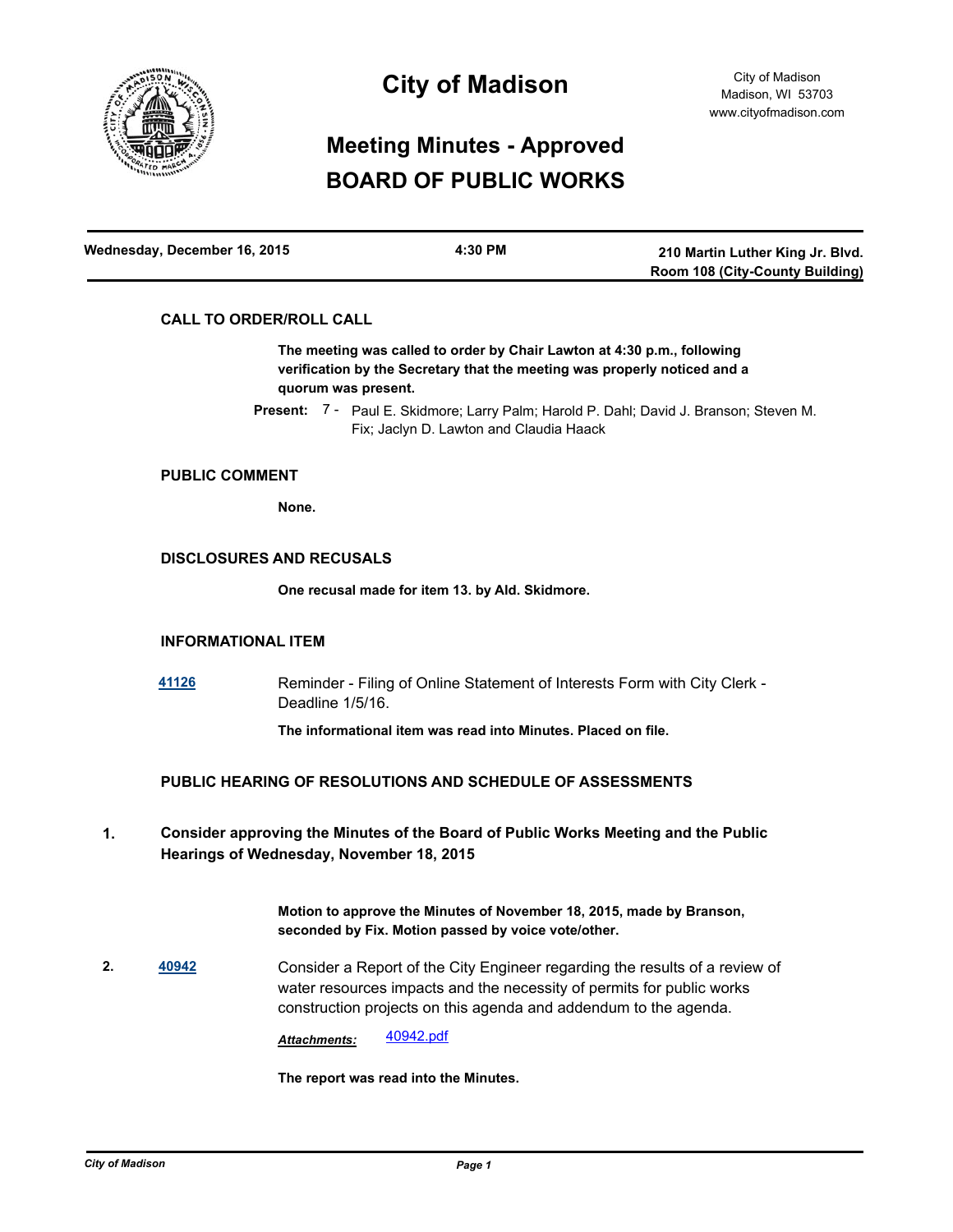**At this time, a consent agenda will be moved with the recommended action listed for each item EXCEPT: 3\***

**1) items which have registrants wishing to speak.**

**2) items which require an extraordinary (roll call) vote and are not included on the consent agenda by unanimous consent.**

**3) items which Board Members have separated out for discussion/debate purposes.** 

**Those numbers with an asterisk are consent agenda items.**

**Motion made by Fix, seconded by Dahl to Adopt the Consent Agenda. Motion passed by voice vote/other.**

## **PRESENTATION**

**4. [40962](http://madison.legistar.com/gateway.aspx?m=l&id=/matter.aspx?key=44416)** Presentation: Greenway Maintenance Policy

[Greenway Maintenance Policy Presentation.pdf](http://madison.legistar.com/gateway.aspx?M=F&ID=5cd24f4a-18bb-40fd-95c1-fa5fe53279b3.pdf) [Greenway Maintenance Policy Presentation.pptx](http://madison.legistar.com/gateway.aspx?M=F&ID=ce2b492b-aa66-43cd-931d-b0740c0cabde.pptx) *Attachments:*

**Carissa Wegner, City Engineering Division, presented presentation. Refer to future Board of Public Works Meeting for discussion.**

## **CONSIDER THE FOLLOWING PUBLIC HEARING ITEMS**

**The Public Hearing was called to order at 5:34 p.m. by Chair Lawton.**

- Present: 5 Larry Palm; Harold P. Dahl; David J. Branson; Steven M. Fix and Jaclyn D. Lawton
- **Excused:** 2 Paul E. Skidmore and Claudia Haack
- **5. [40933](http://madison.legistar.com/gateway.aspx?m=l&id=/matter.aspx?key=44390)** Approving Plans, Specifications, And Schedule Of Assessments For Hillcrest Drive and Hillcrest Circle Assessment District - 2016.
	- [BPW Mailing Aff.pdf](http://madison.legistar.com/gateway.aspx?M=F&ID=eb5c61dc-bcc8-40f1-8fdc-32843cee92fb.pdf) [Hillcrest BPW Display.pdf](http://madison.legistar.com/gateway.aspx?M=F&ID=e64016b8-b178-449a-a97d-e4a0eb4c90f3.pdf) [Hillcrest\\_BPWnotes.pdf](http://madison.legistar.com/gateway.aspx?M=F&ID=03bc8f57-c39b-40ec-8a9e-d3731ea46f9e.pdf) 11091 Hillcrest Assess Revised.pdf [CC MAILING AFF.pdf](http://madison.legistar.com/gateway.aspx?M=F&ID=668bbbe6-300e-4be3-8919-7dba95e73c5e.pdf) [Hillcrest bpw hearing registration.pdf](http://madison.legistar.com/gateway.aspx?M=F&ID=522553c6-04b1-4ff0-a061-a2e4a435e1c0.pdf) 11091 Hillcrest Assess Revised.pdf *Attachments:*

**Jim Wolfe, City Engineering Division, presented plans and specifications. A. Bryan, 4302 Hillcrest, registered to speak. He opposed the project and expressed concerns about partial curbs and trees and wishes to have natural asphalt curb. Motion made by Fix, seconded by Branson to RECOMMEND TO COUNCIL TO ADOPT UNDER SUSPENSION OF RULES 2.04, 2.05, 2.24 & 2.25 - PUBLIC HEARING. Motion passed by voice vote/other.**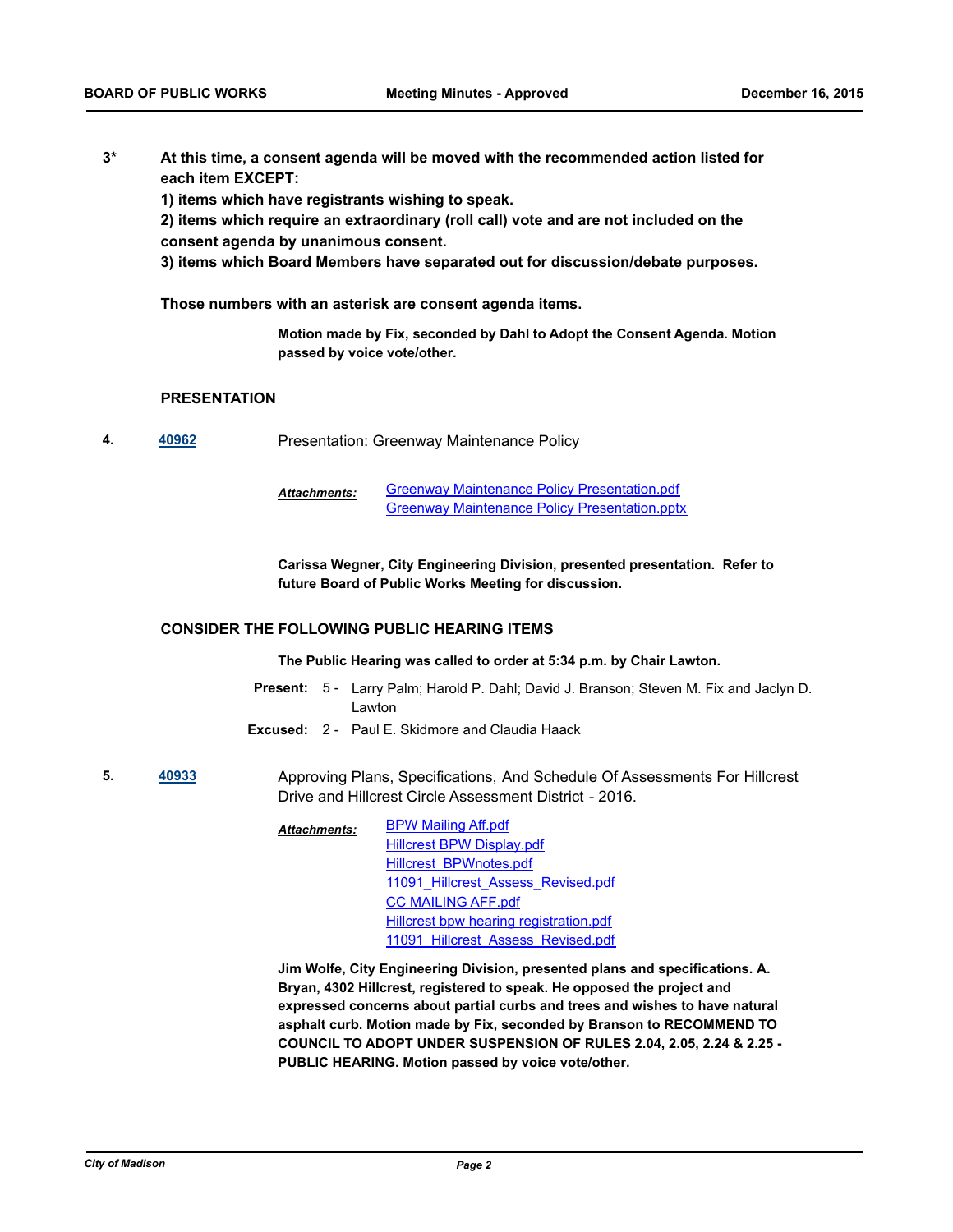**6. [40934](http://madison.legistar.com/gateway.aspx?m=l&id=/matter.aspx?key=44391)** Approving Plans, Specifications, And Schedule Of Assessments For Resurfacing 2016- Assessment District.

> [BPW mailing aff.pdf](http://madison.legistar.com/gateway.aspx?M=F&ID=d7cc1c5c-8405-4408-9113-c29eb45d7832.pdf) [2016 resurf 120415.ppt](http://madison.legistar.com/gateway.aspx?M=F&ID=573ade3e-53d1-49ba-8bba-1d96c8dbb900.ppt) [cc mailing aff.pdf](http://madison.legistar.com/gateway.aspx?M=F&ID=558353f9-aa3b-47e4-a125-65e0932e114b.pdf) *Attachments:*

**John Fahrney, City Engineering Division, presented plans and specifications.There was no one from the public registered to speak. Motion made by Palm, seconded by Fix to RECOMMEND TO COUNCIL TO ADOPT UNDER SUSPENSION OF RULES 2.04, 2.05, 2.24 & 2.25 - PUBLIC HEARING. Motion passed by voice vote/other.**

**7. [40935](http://madison.legistar.com/gateway.aspx?m=l&id=/matter.aspx?key=44392)** Approving Plans and Specifications for 2016 South Park Street Sanitary Assessment District. (13th AD)

> [BPW Mailing Aff.pdf](http://madison.legistar.com/gateway.aspx?M=F&ID=420910b2-e8f8-4502-8fdd-288e8110d732.pdf) [10893SAN-Sanitary\\_BPWDisplay.pdf](http://madison.legistar.com/gateway.aspx?M=F&ID=e7dc4200-1f29-4306-9cf6-a377441d4254.pdf) [cc mailing aff.pdf](http://madison.legistar.com/gateway.aspx?M=F&ID=3c13abfa-bc48-4568-8b35-371e5eaac0d5.pdf) [10893\\_SParkSanRehab.pdf](http://madison.legistar.com/gateway.aspx?M=F&ID=c971cb1d-b03e-47ae-8deb-0221e5a4353f.pdf) *Attachments:*

**Christy Bachmann, City Engineering Division, presented plans and specifications.There was no one from the public registered to speak. Motion made by Fix, seconded by Branson, abstained by Haack to RECOMMEND TO COUNCIL TO ADOPT UNDER SUSPENSION OF RULES 2.04, 2.05, 2.24 & 2.25 - PUBLIC HEARING. Motion passed by voice vote/other.**

8. **[40936](http://madison.legistar.com/gateway.aspx?m=l&id=/matter.aspx?key=44393)** Approving Plans and Specifications for Utility Replacement with Resurfacing 2016 Assessment District.(6th, 8th, 11th AD's)

> [BPW Mailing Aff.pdf](http://madison.legistar.com/gateway.aspx?M=F&ID=5dbe5d13-ca0e-45ef-8926-87c72771a9fd.pdf) [BPW Display-Langdon.pdf](http://madison.legistar.com/gateway.aspx?M=F&ID=a7451f48-7630-4c80-86e0-76d4e74165d4.pdf) [BPW Display- Northern\\_Dickinson.pdf](http://madison.legistar.com/gateway.aspx?M=F&ID=fc8b1190-ea4e-4330-b39d-c130c78af1c4.pdf) [BPW Display-Holly\\_StClair.pdf](http://madison.legistar.com/gateway.aspx?M=F&ID=93cbb5c8-defd-434b-aa84-29c9d81e5cb0.pdf) [cc mailing aff.pdf](http://madison.legistar.com/gateway.aspx?M=F&ID=dc161a34-3100-4944-9d8e-f13d9f7b3742.pdf) [11097\\_DickinNorth\\_HollyStClair\\_UtilwResurf\(2tab\).pdf](http://madison.legistar.com/gateway.aspx?M=F&ID=25a2a641-d985-427d-a480-fa1f1ddd38d3.pdf) [11097\\_HollyStClair\\_DickinNorth\\_UtilwResurf\(2tab\).pdf](http://madison.legistar.com/gateway.aspx?M=F&ID=029ec601-242c-4f6b-868e-657b95da8619.pdf) *Attachments:*

**Christy Bachmann, City Engineering Division, presented plans and specifications.There was no one from the public registered to speak. Motion made by Fix, seconded by Branson to RECOMMEND TO COUNCIL TO ADOPT UNDER SUSPENSION OF RULES 2.04, 2.05, 2.24 & 2.25 - PUBLIC HEARING. Motion passed by voice vote/other.**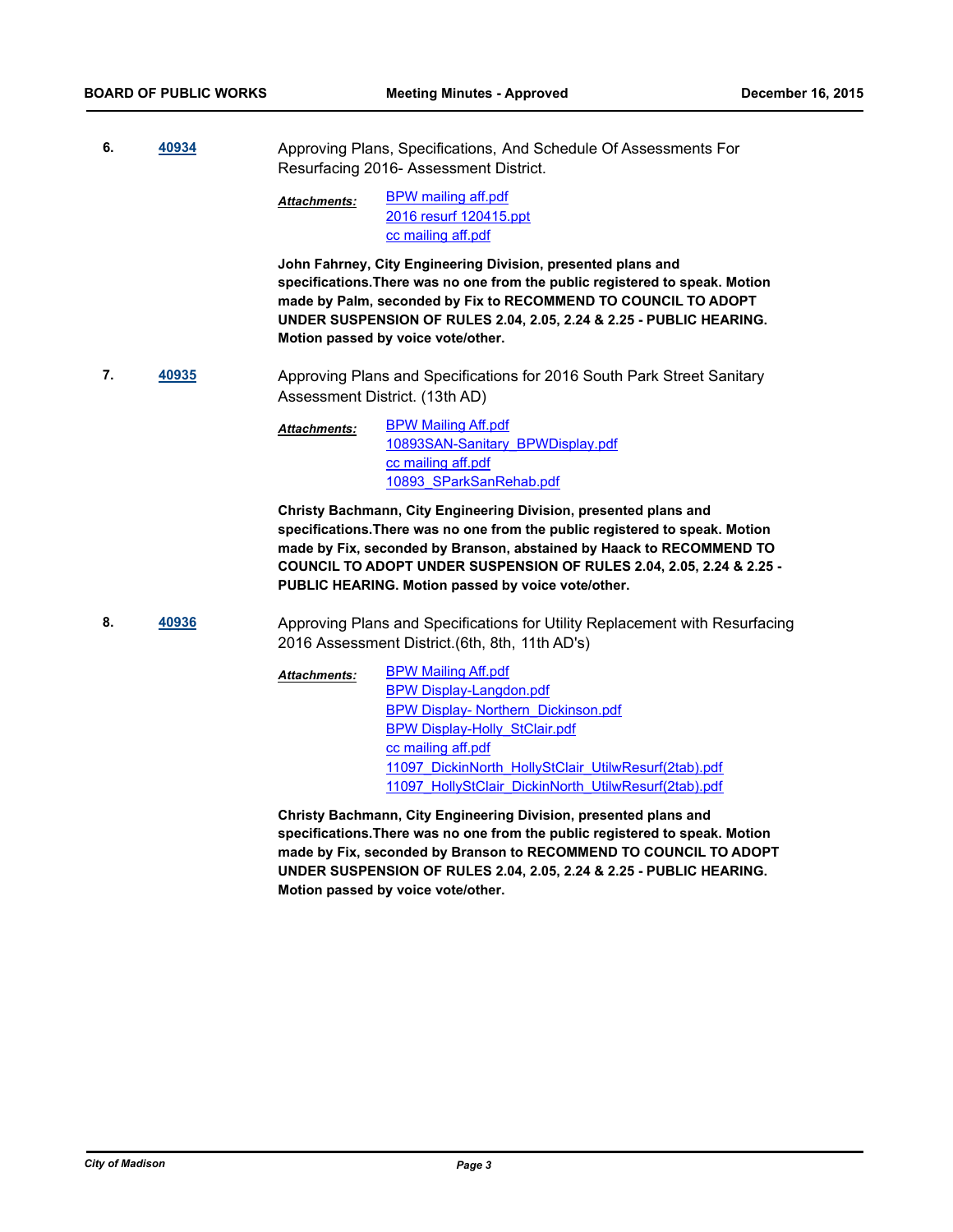**9. [40938](http://madison.legistar.com/gateway.aspx?m=l&id=/matter.aspx?key=44395)** Approving Plans and Specifications for Cottage Grove Road and Dempsey Road Street Assessment District - 2016. (15th AD)

> [DempseyBPW.pdf](http://madison.legistar.com/gateway.aspx?M=F&ID=16aa0e15-3a02-4a85-b0b4-d4232813988d.pdf) [CottageGroveBPW.pdf](http://madison.legistar.com/gateway.aspx?M=F&ID=4fff5553-6dba-494b-8954-6dc160eb5c5a.pdf) [CottGrDempseyFact Sheet.docx](http://madison.legistar.com/gateway.aspx?M=F&ID=a6b4ce09-8247-4556-97dd-b059b0e7405b.docx) [BPW Mailing Aff.pdf](http://madison.legistar.com/gateway.aspx?M=F&ID=670a9687-ceb7-4091-9a68-55372f25046c.pdf) [cc mailing aff.pdf](http://madison.legistar.com/gateway.aspx?M=F&ID=be91e58b-e250-4377-9e81-57f71a1f9fb9.pdf) [Cottage Grove and Dempsey bpw hearing registration.pdf](http://madison.legistar.com/gateway.aspx?M=F&ID=67262a38-3431-488a-a3b4-0baa85ece6c7.pdf) 53W1681 CottageGroveDempsey Assess Revised.pdf *Attachments:*

Motion made by Palm, seconded by Dahl to pass with exception of a bike path and diagonal crossing of Dempsey Rd. which will be considered separately.

**Lisa Coleman, City Engineering Division, presented plans and specifications. T. Melms, 801 Dempsey, registered to speak. He said he supports the project and expressed concerns about lighting assessment. A. Acker, 701 Dempsey, registered to speak. She said she opposes the project and expressed concerns about technical and geometric placing of diagonal crossing, not in favor of the bike light. Motion made by Palm, seconded by Dahl to pass with exception of a bike path and diagonal crossing of Dempsey Rd. which will be considered separately. RECOMMENDED TO COUNCIL TO ADOPT UNDER SUSPENSION OF RULES 2.04, 2.05, 2.24 & 2.25 - PUBLIC HEARING. Motion passed by voice vote/other.**

### **ITEMS REFERRED BY THE COMMON COUNCIL**

**10. [40840](http://madison.legistar.com/gateway.aspx?m=l&id=/matter.aspx?key=44303)** Authorizing the Mayor and the City Clerk to execute a Consent to Occupy Easement for the benefit of NADD 1, LLC to permit a private monument sign within a public sanitary sewer easement at 7202 Mineral Point Road.

> [10887 Exhibit A Legal Desc.pdf](http://madison.legistar.com/gateway.aspx?M=F&ID=ea9d10dd-5021-4617-bf12-90371d2e81f8.pdf) [10887 Exhibit B Occupy Area.pdf](http://madison.legistar.com/gateway.aspx?M=F&ID=eaa90682-ab48-4334-9212-3f2b405d1b62.pdf) [10887 Exhibit C.pdf](http://madison.legistar.com/gateway.aspx?M=F&ID=afaaa815-7133-4d8b-95ac-e1d337f123ad.pdf) [10887\\_Exhibit DCulver's of Madison OPT 2.pdf](http://madison.legistar.com/gateway.aspx?M=F&ID=0262526c-3b63-4598-815b-c4649ad0ad6f.pdf) *Attachments:*

**Rob Phillips, City Engineering Division, presented details. Motion made by Skidmore, seconded by Branson, to RECOMMEND TO COUNCIL TO ADOPT - REPORT OF OFFICER. Motion passed by voice vote/other.**

**11. [40409](http://madison.legistar.com/gateway.aspx?m=l&id=/matter.aspx?key=43908)** Authorizing the Mayor and City Clerk to enter into an agreement with RNL Design Inc. to provide professional architectural and engineering design services for Fleet Services Nakoosa Trail Fire Maintenance Facility in the amount of \$970,616.

> [40409 - Version 1.pdf](http://madison.legistar.com/gateway.aspx?M=F&ID=0f461ab6-c7a0-40fa-8847-d9cb9168a04b.pdf) [40409 - Version 2.pdf](http://madison.legistar.com/gateway.aspx?M=F&ID=80696515-de32-4c63-bc6c-dce4a944df40.pdf) *Attachments:*

**Rob Phillips, City Engineering Division, presented details. Motion made by Skidmore, seconded by Branson, to Refer to BOARD OF PUBLIC WORKS due back on 01/06/2016. Motion passed by voice vote/other.**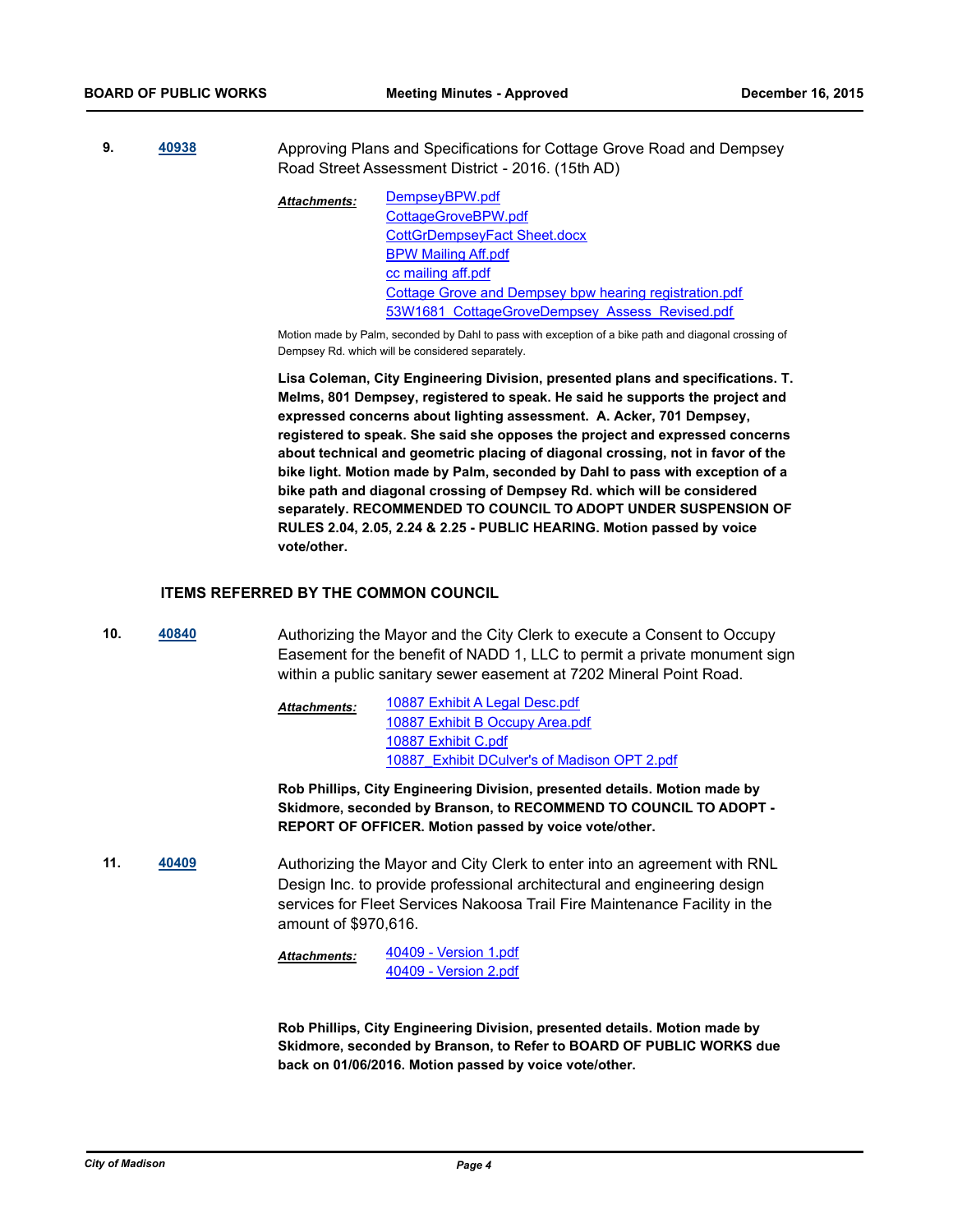**12. [40937](http://madison.legistar.com/gateway.aspx?m=l&id=/matter.aspx?key=44394)** Authorizing the Mayor and City Clerk to enter into a purchase of service (Architect) agreement with Engberg Anderson Architects for \$64,000 to provide limited professional architectural and engineering design services for a building assessment, space programming, pre-conceptual designs and cost estimates for the Fairchild Building in order to study the possibility of locating a men's homeless shelter in the building.

*Attachments:* [40409 - Version 1.pdf](http://madison.legistar.com/gateway.aspx?M=F&ID=65390c51-fb7d-4587-9f69-07876537d795.pdf)

**Rob Phillips, City Engineering Division, presented details. Motion made by Skidmore, seconded by Branson, to Refer to BOARD OF PUBLIC WORKS due back on 01/06/2016. Motion passed by voice vote/other.**

## **PUBLIC WORKS CONSTRUCTION MANAGEMENT - PRIVATE CONTRACTS**

**13. [40808](http://madison.legistar.com/gateway.aspx?m=l&id=/matter.aspx?key=44274)** Approving plans and specifications for public improvements necessary for the project known as 1317-1325 Applegate Road - Bergstrom Chevrolet Madison and authorizing construction to be undertaken by the Developer, Private Contract No. 7619. (14th AD)

> [1325 Applegate Rd Site Plan.pdf](http://madison.legistar.com/gateway.aspx?M=F&ID=23c478ef-70de-4ead-9291-6292f478973e.pdf) [7619 1325 Applegate\\_Bergstrom Chevrolet.doc](http://madison.legistar.com/gateway.aspx?M=F&ID=1521093b-90c9-4426-a6ce-844b1af54325.doc) *Attachments:*

**Tim Troester, City Engineering Division, presented plans. Motion made by Fix, seconded by Branson, Recusal by Ald. Skidmore to RECOMMEND TO COUNCIL TO ADOPT UNDER SUSPENSION OF RULES 2.04, 2.05, 2.24, & 2.25 - REPORT OF OFFICER. Motion passed by voice vote/other.**

**14. [41103](http://madison.legistar.com/gateway.aspx?m=l&id=/matter.aspx?key=44541)** Approving plans and specifications for public improvements required to serve Phase 5 of the Subdivision known as Birchwood Point and authorizing construction to be undertaken by the Developer, Private Contract No. 7645. (9th AD)

*Attachments:* [Birchwood Point Ph 5 Site Map.pdf](http://madison.legistar.com/gateway.aspx?M=F&ID=29389176-e8c4-412c-9c7b-157ed5f99f01.pdf)

**Tim Troester, City Engineering Division, presented plans. Motion made by Ald. Skidmore, seconded by Fix to RECOMMEND TO COUNCIL TO ADOPT UNDER SUSPENSION OF RULES 2.04, 2.05, 2.24, & 2.25 - REPORT OF OFFICER. Motion passed by voice vote/other.**

**15. [41104](http://madison.legistar.com/gateway.aspx?m=l&id=/matter.aspx?key=44542)** Approving plans and specifications for public improvements required to serve Phase 6 of the Subdivision known as Birchwood Point and authorizing construction to be undertaken by the Developer, Private Contract No. 7646. (9th AD)

*Attachments:* [Birchwood Point Ph 6 Site Map.pdf](http://madison.legistar.com/gateway.aspx?M=F&ID=985d2873-70bc-4c9b-9c53-5838616dd6f1.pdf)

**Tim Troester, City Engineering Division, presented plans. Motion made by Ald. Skidmore, seconded by Fix to RECOMMEND TO COUNCIL TO ADOPT UNDER SUSPENSION OF RULES 2.04, 2.05, 2.24, & 2.25 - REPORT OF OFFICER. Motion passed by voice vote/other.**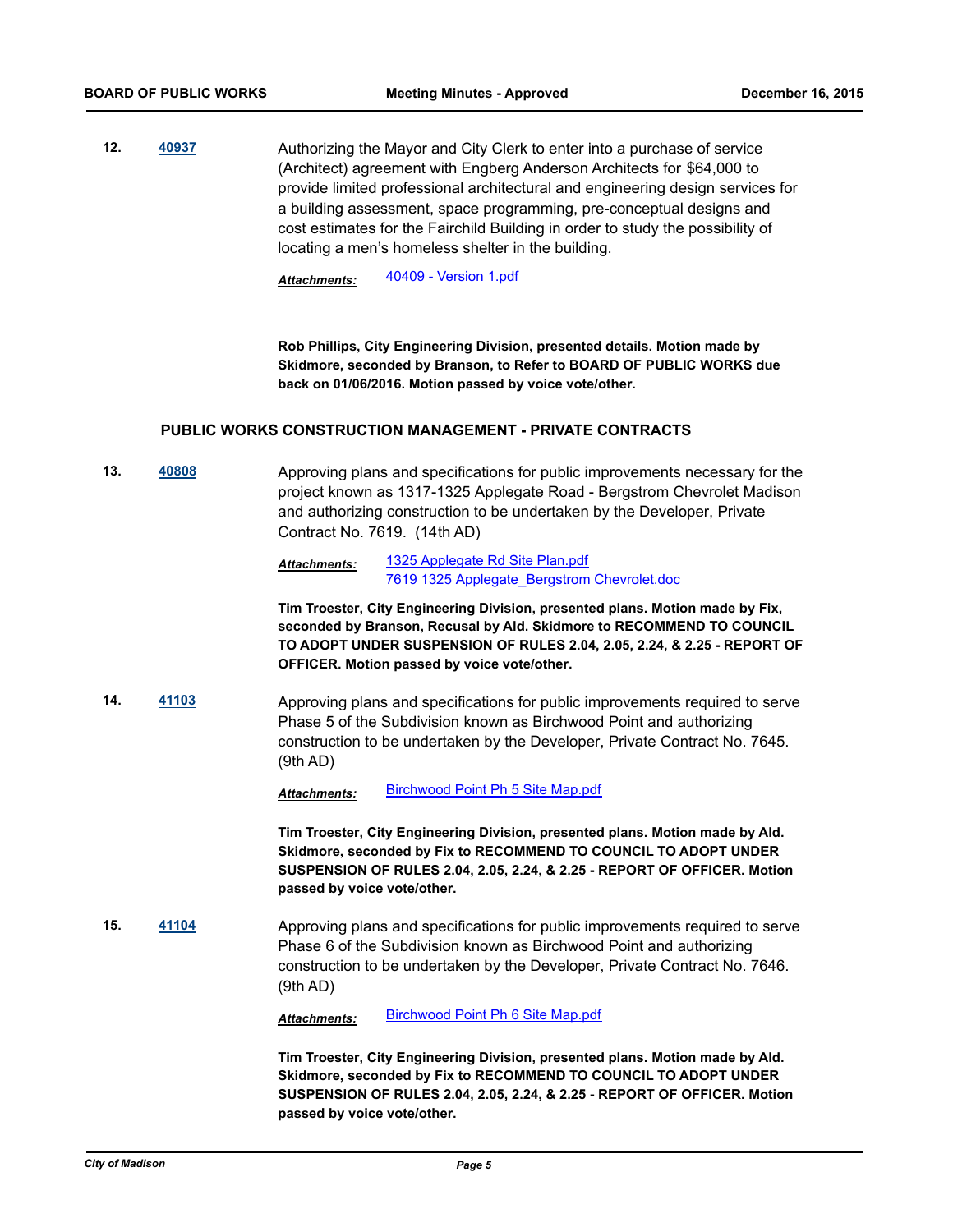**16. [41105](http://madison.legistar.com/gateway.aspx?m=l&id=/matter.aspx?key=44543)** Approving plans and specifications for public improvements required to serve Phase 1 of the Subdivision known as First Addition to 1000 Oaks and authorizing construction to be undertaken by the Developer, Private Contract No. 7648. (9th AD)

*Attachments:* [1000 Oaks Ph 1 Site Map.pdf](http://madison.legistar.com/gateway.aspx?M=F&ID=b03038f2-42ad-4a87-bc04-f66744a0652e.pdf)

**Tim Troester, City Engineering Division, presented plans. Motion made by Ald. Skidmore, seconded by Branson to RECOMMEND TO COUNCIL TO ADOPT UNDER SUSPENSION OF RULES 2.04, 2.05, 2.24, & 2.25 - REPORT OF OFFICER. Motion passed by voice vote/other.**

**17. [41106](http://madison.legistar.com/gateway.aspx?m=l&id=/matter.aspx?key=44544)** Approving plans and specifications for storm water management improvements required to serve the Subdivision known as First Addition to 1000 Oaks and authorizing construction to be undertaken by the Developer, Private Contract No. 7649. (9th AD)

*Attachments:* [1000 Oaks Site Map.pdf](http://madison.legistar.com/gateway.aspx?M=F&ID=797aebb8-3f0b-4722-a63e-e8b584543d85.pdf)

**Tim Troester, City Engineering Division, presented plans. Motion made by Ald. Skidmore, seconded by Branson to RECOMMEND TO COUNCIL TO ADOPT UNDER SUSPENSION OF RULES 2.04, 2.05, 2.24, & 2.25 - REPORT OF OFFICER. Motion passed by voice vote/other.**

**18. [41107](http://madison.legistar.com/gateway.aspx?m=l&id=/matter.aspx?key=44545)** Approving plans and specifications for surface paving required to serve the Subdivision known as First Addition to 1000 Oaks and authorizing construction to be undertaken by the Developer, Private Contract No. 7650. (9th AD)

*Attachments:* [1000 Oaks Site Map.pdf](http://madison.legistar.com/gateway.aspx?M=F&ID=da16e441-9f5b-4b9f-a3c3-8513f41ea7b5.pdf)

**Tim Troester, City Engineering Division, presented plans. Motion made by Ald. Skidmore, seconded by Branson to RECOMMEND TO COUNCIL TO ADOPT UNDER SUSPENSION OF RULES 2.04, 2.05, 2.24, & 2.25 - REPORT OF OFFICER. Motion passed by voice vote/other.**

**19. [41110](http://madison.legistar.com/gateway.aspx?m=l&id=/matter.aspx?key=44548)** Approving plans and specifications for public improvements necessary for the project known as 518-542 Junction Road and authorizing construction to be undertaken by the Developer, Private Contract No. 7583. (9th AD)

*Attachments:* [518-542 Junction Rd Site Plan.pdf](http://madison.legistar.com/gateway.aspx?M=F&ID=249b2790-eb2a-436e-a14a-eb43900ba0b0.pdf)

**Tim Troester, City Engineering Division, presented plans. Motion made by Ald. Skidmore, seconded by Branson to RECOMMEND TO COUNCIL TO ADOPT UNDER SUSPENSION OF RULES 2.04, 2.05, 2.24, & 2.25 - REPORT OF OFFICER. Motion passed by voice vote/other.**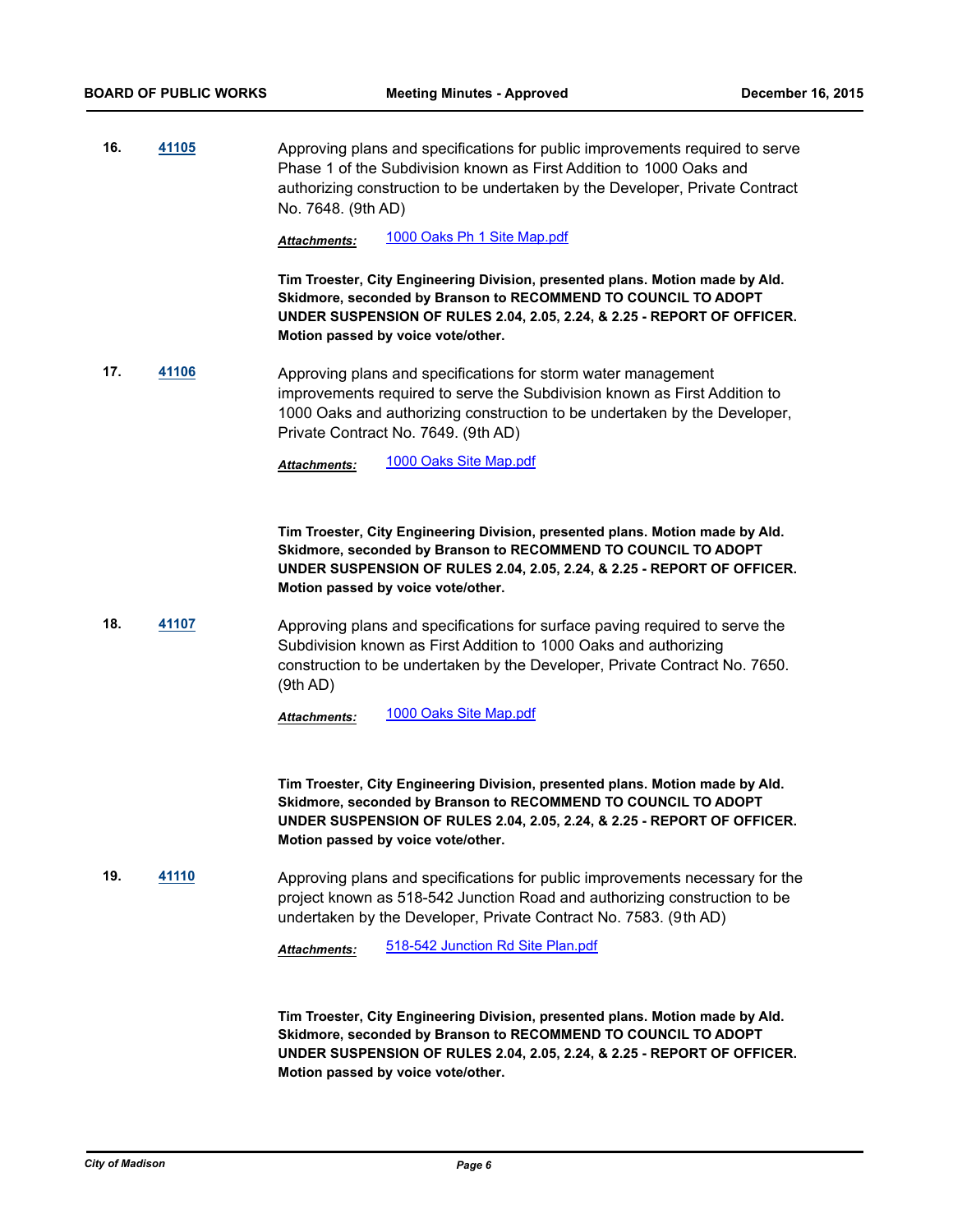**20. [41108](http://madison.legistar.com/gateway.aspx?m=l&id=/matter.aspx?key=44546)** Approving plans and specifications for public improvements necessary for the project known as 2087 Atwood Avenue and authorizing construction to be undertaken by the Developer, Private Contract No. 7604. (6th AD)

*Attachments:* [2087 Atwood Ave\\_utility plan.pdf](http://madison.legistar.com/gateway.aspx?M=F&ID=157ae64c-7ccc-4280-8364-0a632844b81e.pdf)

**Brenda Stanley, City Engineering Division, presented plans. Motion made by Ald. Skidmore, seconded by Branson to RECOMMEND TO COUNCIL TO ADOPT UNDER SUSPENSION OF RULES 2.04, 2.05, 2.24, & 2.25 - REPORT OF OFFICER. Motion passed by voice vote/other.**

**21. [41114](http://madison.legistar.com/gateway.aspx?m=l&id=/matter.aspx?key=44552)** Approving plans and specifications for public improvements required to serve Phase 3 of the Subdivision known as North Addition to Grandview Commons and authorizing construction to be undertaken by the Developer, Private Contract No. 7656. (3rd AD)

*Attachments:* [GVC North Add\\_phase 3.pdf](http://madison.legistar.com/gateway.aspx?M=F&ID=46e450c5-6422-488c-87a4-f871c7c5c1d5.pdf)

**Brenda Stanley, City Engineering Division, presented plans. Motion made by Ald. Skidmore, seconded by Branson to RECOMMEND TO COUNCIL TO ADOPT UNDER SUSPENSION OF RULES 2.04, 2.05, 2.24, & 2.25 - REPORT OF OFFICER. Motion passed by voice vote/other.**

**22. [41115](http://madison.legistar.com/gateway.aspx?m=l&id=/matter.aspx?key=44553)** Approving plans and specifications for public improvements required to serve Phase 23 of the Subdivision known as Grandview Commons and Grandview Commons Replat No. 1 and authorizing construction to be undertaken by the Developer, Private Contract No. 7658. (3rd AD)

*Attachments:* [GVC Phase 23.pdf](http://madison.legistar.com/gateway.aspx?M=F&ID=2c9aa75a-9d50-485b-b567-0c42081b33ad.pdf)

**Brenda Stanley, City Engineering Division, presented plans. Motion made by Ald. Skidmore, seconded by Branson to RECOMMEND TO COUNCIL TO ADOPT UNDER SUSPENSION OF RULES 2.04, 2.05, 2.24, & 2.25 - REPORT OF OFFICER. Motion passed by voice vote/other.**

**23. [41112](http://madison.legistar.com/gateway.aspx?m=l&id=/matter.aspx?key=44550)** Approving plans and specifications for public improvements required to serve Phase 2 of the Subdivision known as Village at Autumn Lake and Village at Autumn Lake Replat and authorizing construction to be undertaken by the Developer, Private Contract No. 7657. (17th AD)

*Attachments:* [VAL Phase 2.pdf](http://madison.legistar.com/gateway.aspx?M=F&ID=47e49c32-f6e7-492a-90a8-cf561d637dd4.pdf)

**Brenda Stanley, City Engineering Division, presented plans. Motion made by Branson, seconded by Fix to RECOMMEND TO COUNCIL TO ADOPT UNDER SUSPENSION OF RULES 2.04, 2.05, 2.24, & 2.25 - REPORT OF OFFICER. Motion passed by voice vote/other.**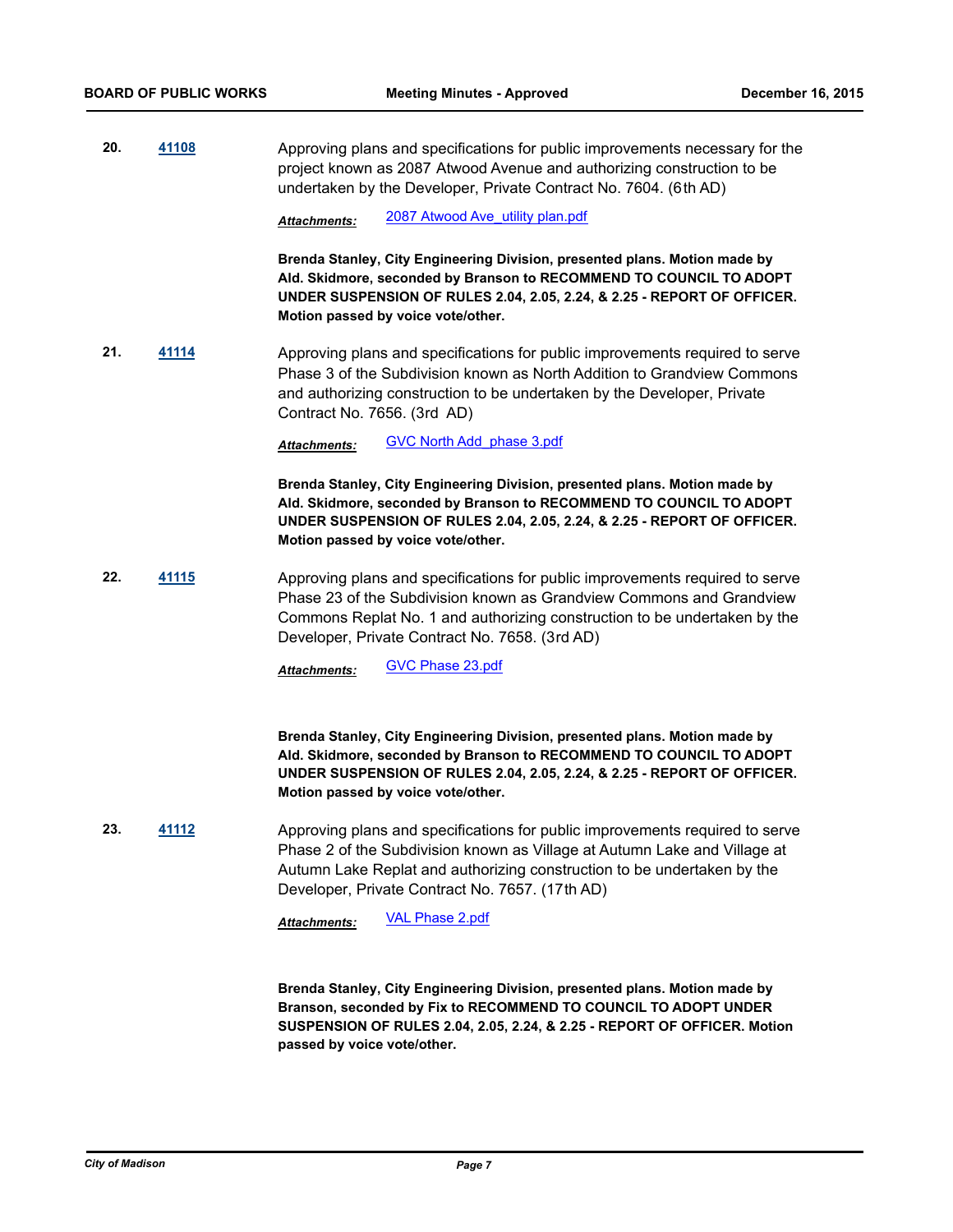**24. [41116](http://madison.legistar.com/gateway.aspx?m=l&id=/matter.aspx?key=44554)** Approving Addendum No. 1 to Village at Autumn Lake, Surface Paving and authorizing construction to be undertaken by the Developer, Private Contract No. 7605. (17th AD)

*Attachments:* [7605 VAL Surface Addendum .pdf](http://madison.legistar.com/gateway.aspx?M=F&ID=86363bb2-73dc-44f3-a26f-146bb420f04b.pdf)

**Brenda Stanley, City Engineering Division, presented plans. Motion made by Branson, seconded by Fix to RECOMMEND TO COUNCIL TO ADOPT UNDER SUSPENSION OF RULES 2.04, 2.05, 2.24, & 2.25 - REPORT OF OFFICER. Motion passed by voice vote/other.**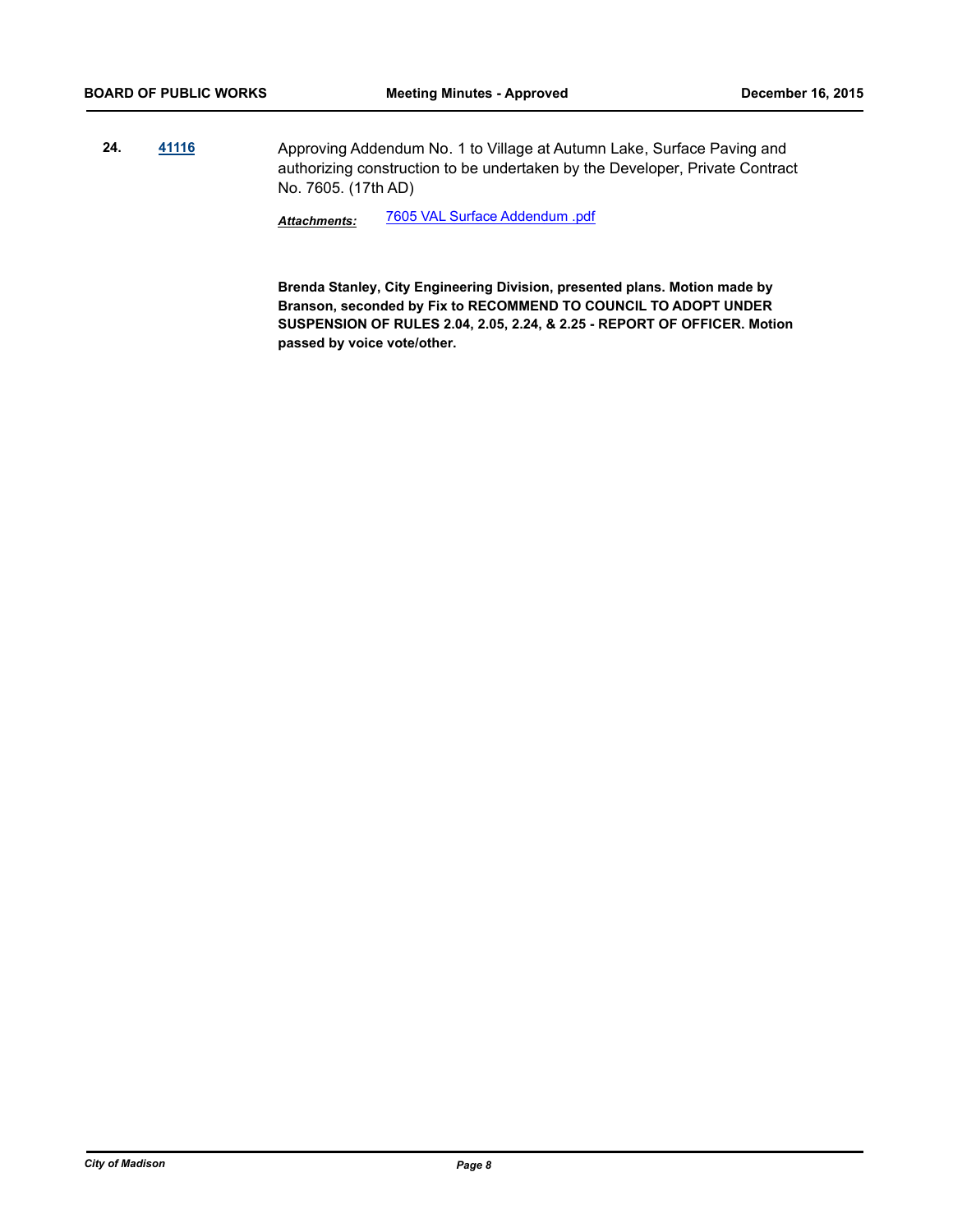#### **PUBLIC WORKS CONSTRUCTION MANAGEMENT - PUBLIC CONTRACTS**

**25.\* [41020](http://madison.legistar.com/gateway.aspx?m=l&id=/matter.aspx?key=44474)** Declaring the City of Madison's intention to exercise its police powers establishing the Darwin Road and Packers Avenue Traffic Signal Assessment District. (12th AD)

> **Motion made by Fix, seconded by Branson to RECOMMEND TO COUNCIL TO ADOPT UNDER SUSPENSION OF RULES 2.04, 2.05, 2.24, & 2.25 - REPORT OF OFFICER. Motion passed by voice vote/other.**

**26.\* [41109](http://madison.legistar.com/gateway.aspx?m=l&id=/matter.aspx?key=44547)** Declaring the City of Madison's intention to exercise its police powers establishing the Cottage Grove Road Resurfacing Assessment District-2016.

> **Motion made by Fix, seconded by Branson to RECOMMEND TO COUNCIL TO ADOPT UNDER SUSPENSION OF RULES 2.04, 2.05, 2.24, & 2.25 - REPORT OF OFFICER. Motion passed by voice vote/other.**

## **RESOLUTIONS APPROVING THE CONSTRUCTION OF PUBLIC WORKS PROJECTS**

**27. [41125](http://madison.legistar.com/gateway.aspx?m=l&id=/matter.aspx?key=44563)** Ordering Property Owners to Repair or Replace Substandard and Defective Sidewalks in the 2nd and 6th Aldermanic Districts.

> **John Fahrney, City Engineering Division, presented plans. Motion made by Ald. Skidmore, seconded by Palm to Refer to the BOARD OF PUBLIC WORKS due back on 1/20/2016. Motion passed by voice vote/other.**

### **CHANGE ORDERS TO PUBLIC WORKS CONTRACTS**

**28. [41086](http://madison.legistar.com/gateway.aspx?m=l&id=/matter.aspx?key=44524)** Change Order No. 4 to Contract No. 7435, Larkin St. Glenway St. Hillcrest Dr. Zwerg Dr. Ross St., Utilities with Resurfacing Assessment District -2015, to S & L Underground & Trucking Inc. for \$23,833.00 and one (1) addtional day.

Attachments: CO 4 - 7435.pdf

**John Fahrney, City Engineering Division, presented the change order. Motion made by Ald. Skidmore, seconded by Branson to approve. Motion passed by voice vote/other.**

**29. [40946](http://madison.legistar.com/gateway.aspx?m=l&id=/matter.aspx?key=44403)** Change Order # 2 to Contract # 7441, Hoepker Road Assessment District - 2015 to RG Huston Company Inc for \$14,535.00.

Attachments: CO 2 - 7441.pdf

**John Fahrney, City Engineering Division, presented the change order. Motion made by Ald. Skidmore, seconded by Branson to approve. Motion passed by voice vote/other.**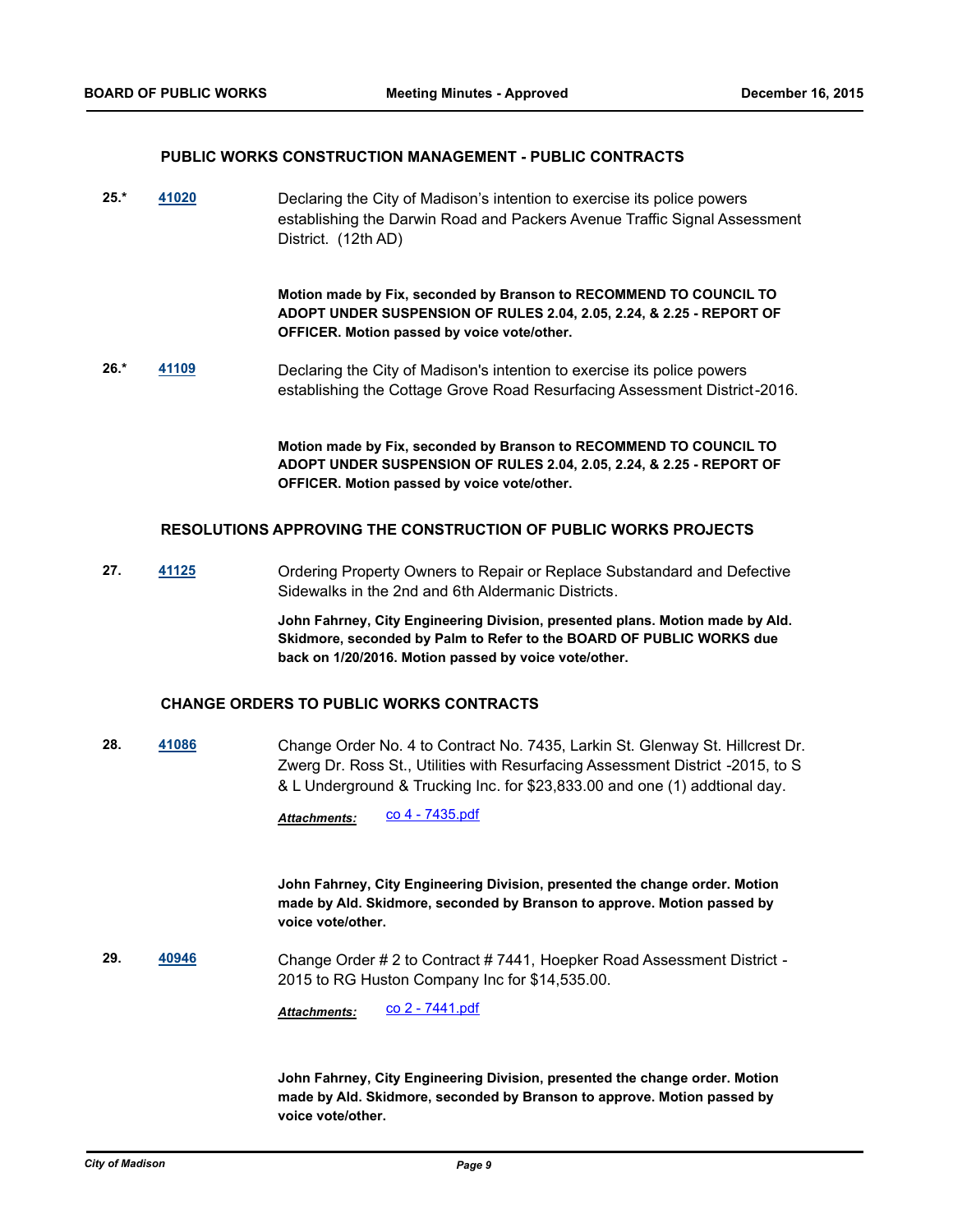**30. [40982](http://madison.legistar.com/gateway.aspx?m=l&id=/matter.aspx?key=44436)** Change Order No. 3 to Contract No. 7435, Larkin St., Glenway St., Hillcrest Dr., Zwerg Dr., Ross St., Utilities with Resurfacing Assessment District - 2015, to S & L Underground & Trucking, for \$10,012.00 with one (1) additional day added.

*Attachments:* [co 3 - 7435.pdf](http://madison.legistar.com/gateway.aspx?M=F&ID=bb91ab5d-b93c-4049-8897-9220ecf4e799.pdf)

**Al Larson, Water Utility, presented the change order. Motion made by Fix, seconded by Branson to approve. Motion passed by voice vote/other.**

**31. [40963](http://madison.legistar.com/gateway.aspx?m=l&id=/matter.aspx?key=44417)** Change Order No. 1 to Contract No. 7585, 2015 Capitol Square North Parking Garage Relighting and Electric Controls and Upgrade, to Forward Electric Inc. for an additional 30-days.

*Attachments:* [co 1 - 7585.pdf](http://madison.legistar.com/gateway.aspx?M=F&ID=2098ccdc-da7f-48a5-ab97-ae1e512278bb.pdf)

**Bill Putnam, City Engineering Division, presented the change order. Motion made by Branson, seconded by Ald. Skidmore to approve. Motion passed by voice vote/other.**

**32. [41023](http://madison.legistar.com/gateway.aspx?m=l&id=/matter.aspx?key=44477)** Change Order No. 2 to Contract 7408, Skatepark- Central Park, Madison to Drax Inc. for \$7,428.93 with four (4) additional days added.

Attachments: CO 2 - 7408.pdf

**Mike Sturm, Parks, presented the change order. Motion made by Branson, seconded by Ald. Skidmore to approve. Motion passed by voice vote/other.**

**33. [40964](http://madison.legistar.com/gateway.aspx?m=l&id=/matter.aspx?key=44418)** Change Order No. 1 to Contract No. 7395, Madison Street Reconstruction and Oakland Ave. Resurfacing Assessment District 2015 and Block 1 Wingra Park Alley Reconstruction Assessment District 2015 to Capitol Underground LLC for \$15,077.10.

*Attachments:* [co 1 - 7395.pdf](http://madison.legistar.com/gateway.aspx?M=F&ID=d473c386-68af-4010-9a9f-71b3b8c7a4f6.pdf)

**John Fahrney, City Engineering Division, presented the change order. Motion made by Ald. Skidmore, seconded by Branson to approve. Motion passed by voice vote/other.**

**34. [41118](http://madison.legistar.com/gateway.aspx?m=l&id=/matter.aspx?key=44556)** Change Order No.1 to Contract No. 7529, Reconstruction of the Madison Water Utility Operations Center,110 S. Paterson St. to Joe Daniels Construction Co. Inc for \$31,719.24.

Attachments: CO 1 - 7529.pdf

**Al Larson, Water Utility, presented the change order. Motion made by Ald. Skidmore, seconded by Branson to approve. Motion passed by voice vote/other.**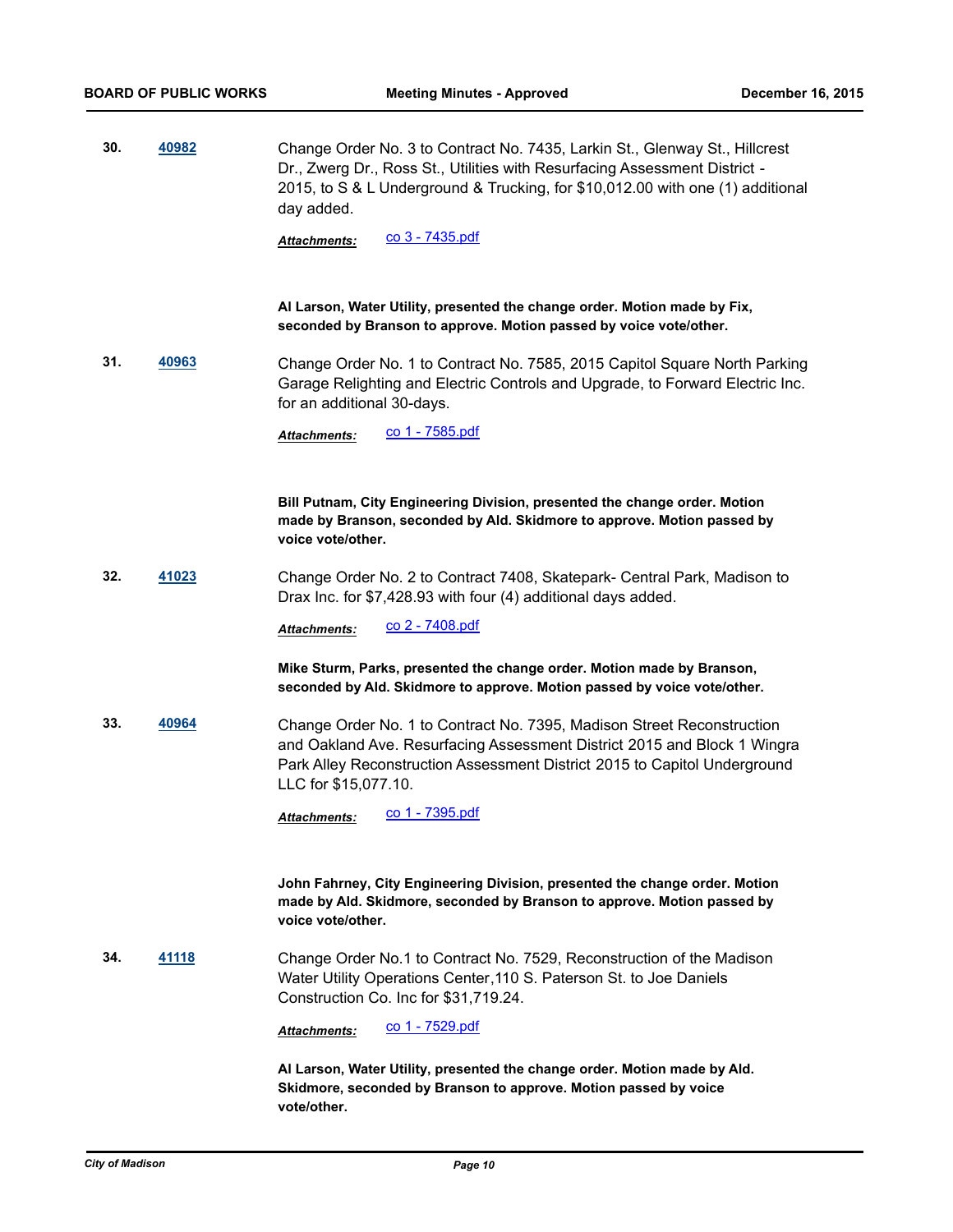**35. [41127](http://madison.legistar.com/gateway.aspx?m=l&id=/matter.aspx?key=44565)** Change Order No. 5 to Contract No. 7392, Nakoma Park Pedestrian Steps Masonry Repairs to Drax Inc. for \$20,511.01.

*Attachments:* [co 5 - 7392.pdf](http://madison.legistar.com/gateway.aspx?M=F&ID=c512541f-8632-4f96-8036-19494d91ec04.pdf)

**Rob Phillips for Paul Stauffer, City Engineering Division, presented the change order. Motion made by Ald. Skidmore, seconded by Branson to approve. Motion passed by voice vote/other.**

## **MISCELLANEOUS**

**Appeals regarding prequalifications of various contractors to bid on City of Madison Public Works Projects, and contractors applying to be licensed Concrete Layers, Asphalt Pavers, and Mudjackers as approved by the City Engineer, if any 36.**

**There was no appeals.**

**37.\* [41087](http://madison.legistar.com/gateway.aspx?m=l&id=/matter.aspx?key=44525)** Subcontractor List for Contract No. 7311, CCB City Channel and Shared Resource Planning Remodel to JH Findorff & Son Inc. for 73.25%.

*Attachments:* [7311 JHFindorff&SonInc.pdf](http://madison.legistar.com/gateway.aspx?M=F&ID=5cc2239f-7e90-41c7-8801-4cfeb8026434.pdf)

**Motion made by Fix, seconded by Branson to approve. Motion passed by voice vote/other.**

**38.\* [40966](http://madison.legistar.com/gateway.aspx?m=l&id=/matter.aspx?key=44420)** Subcontractor List for Contract No. 7565, Monona Terrace Roof Garden Restrooms Remodel to Miron Construction Co., Inc.for 72.14%.

*Attachments:* [7565MironConstructionCoInc.pdf](http://madison.legistar.com/gateway.aspx?M=F&ID=8e4ce6a4-39cb-4e89-9c7e-a3bef4882b59.pdf)

**Motion made by Fix, seconded by Branson to approve. Motion passed by voice vote/other.**

#### **ADDENDUM**

## **PUBLIC WORKS CONSTRUCTION MANAGEMENT - PUBLIC CONTRACTS**

**39\* [41140](http://madison.legistar.com/gateway.aspx?m=l&id=/matter.aspx?key=45577)** Declaring the City of Madison's intention to exercise its police powers establishing the East & West Mifflin Street, North Carroll Street and North Pinckney Street Assessment District - 2016.

> **Motion made by Fix, seconded by Branson to RECOMMEND TO COUNCIL TO ADOPT UNDER SUSPENSION OF RULES 2.04, 2.05, 2.24, & 2.25 - REPORT OF OFFICER. Motion passed by voice vote/other.**

## **CHANGE ORDERS TO PUBLIC WORKS CONTRACTS**